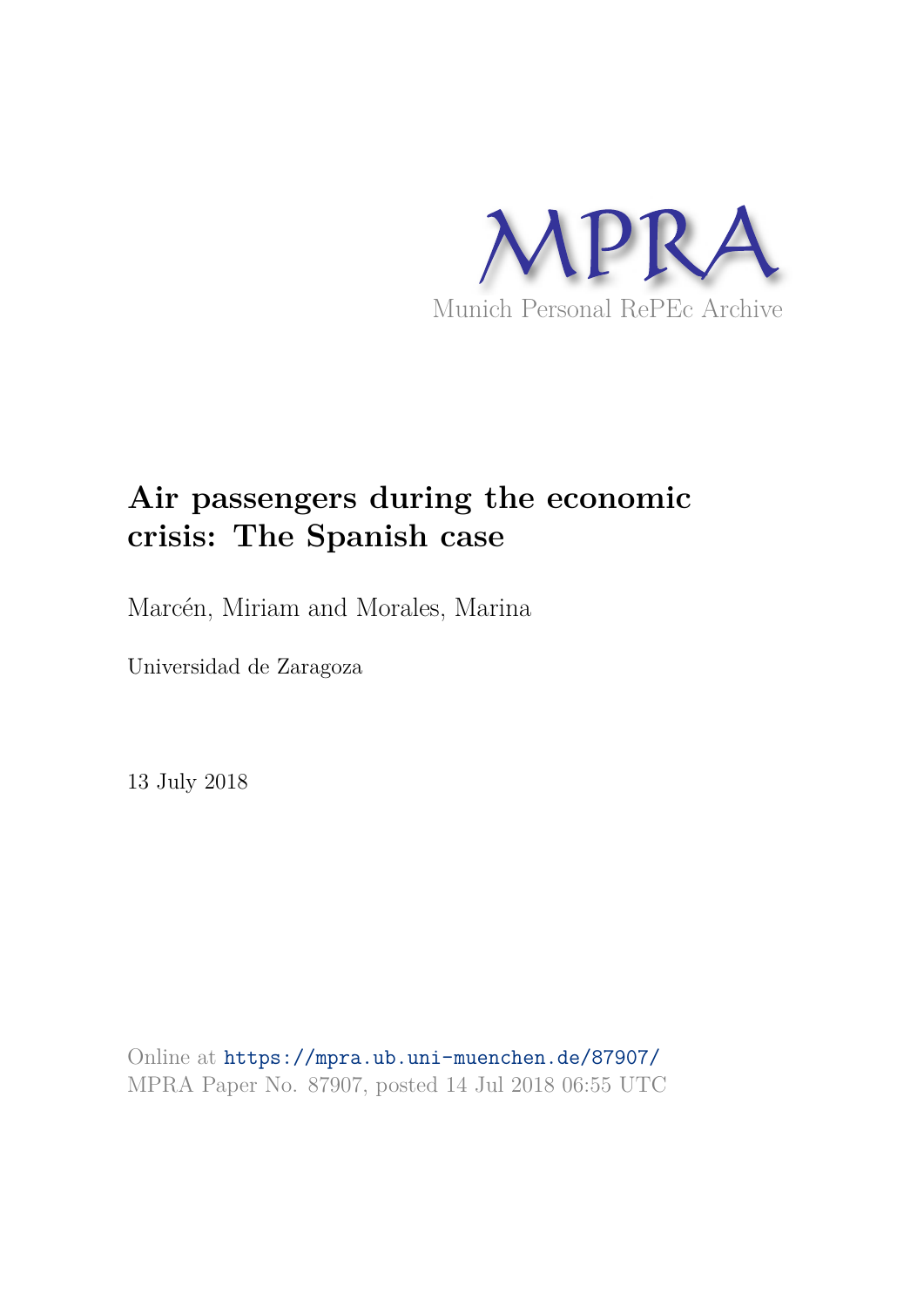## **Air passengers during the economic crisis: The Spanish case**

**Miriam Marcén<sup>1</sup> and Marina Morales<sup>1</sup>**

**<sup>1</sup>Universidad de Zaragoza, Zaragoza, Spain** 

## **ABSTRACT**

This paper examines whether there is a relationship between the recent economic and financial crisis and air passengers in Spain. Static and dynamic models are estimated using data for the period 2004-2016. Initially, no relationship can be discerned between the variables; however, the estimates also show a possible dynamic relationship between the economic crisis and the number of passengers using Spanish airports, depending on the proportion of low-cost airlines at each airport.

Keywords: Economic crisis, Air passengers, Low-cost airlines

JEL Codes: L83, L93

Corresponding Author: Miriam Marcén

Universidad de Zaragoza Gran Vía 2 50005 Zaragoza (Spain) mmarcen@unizar.es Telephone: +34876554684

Marina Morales Universidad de Zaragoza Gran Vía 2 50005 Zaragoza (Spain) 592384@unizar.es Telephone: +34876554684

Acknowledgments: We are grateful for the help of our assistant, Laura Rubio.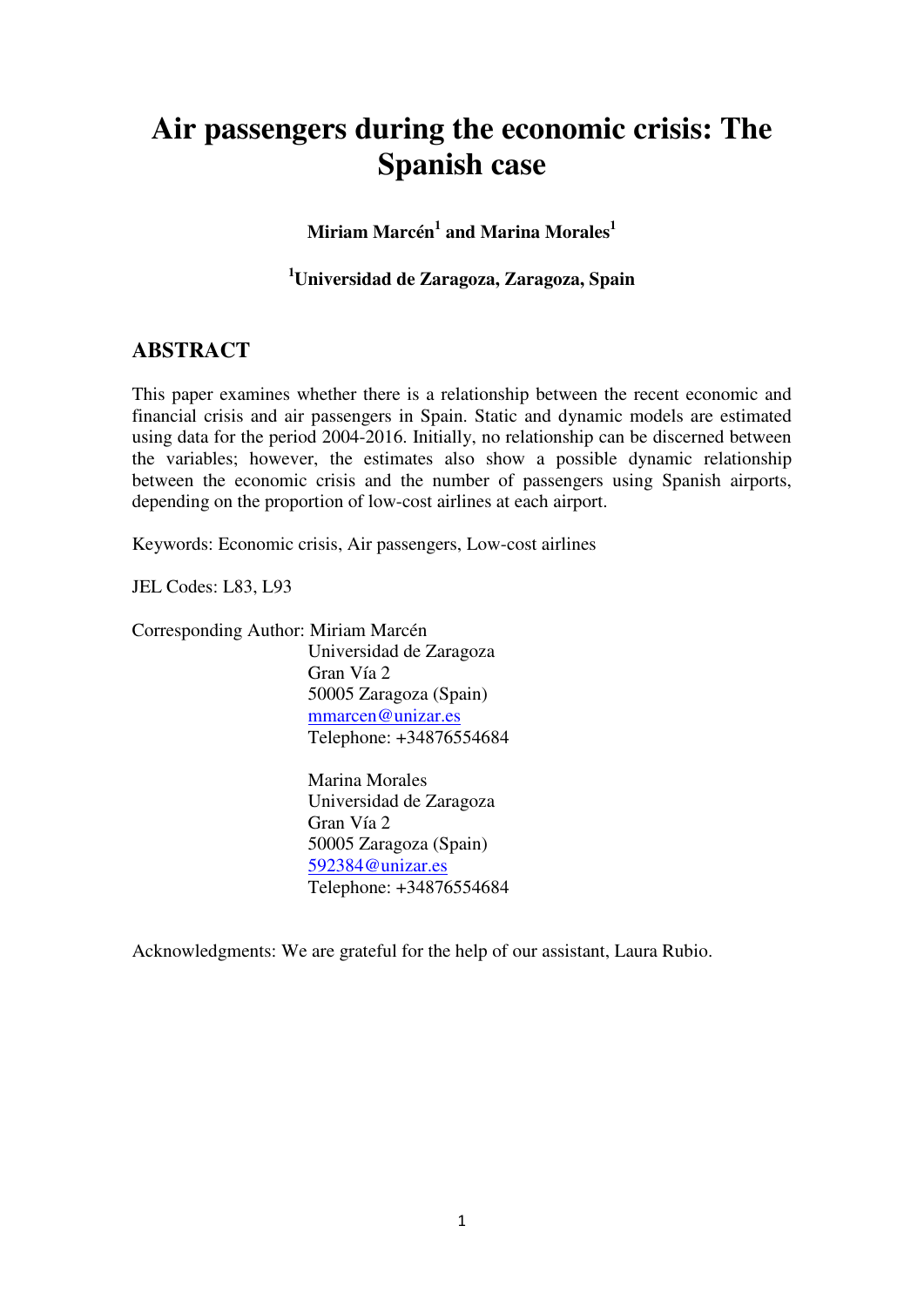### **1. INTRODUCTION**

The aim of this paper is to study the relationship between the last great economic crisis and the evolution of the number of passengers using Spanish airports. The effect of the recent economic crisis on several socio-economic and demographic variables has been examined in the economic literature (Bellido and Marcén, 2016; González-Val and Marcén, 2017, among others). In this case, we focus on the possible changes in patterns of behavior of air passengers in Spain, a country that is one of the most popular global tourist destinations (UNWTO, 2016). The existing literature suggests a heterogeneous response of tourists to economic crisis (Eugenio-Martín and Campos-Soria, 2014; Smeral, 2009). In addition, the severity of the crisis in Spain, with unemployment rates over 25%, could generate different patterns of migration that can also affect the number of passengers using Spanish airports. Thus, Spain is an attractive country in which to explore this issue, since the association between business cycle fluctuations and variations in air passenger numbers is not immediately clear.

In recent years, low-cost airlines, which represent an important part of all regular flights (Dobruszkes, 2013), have considerably increased the number of flights, specially to and from secondary Spanish airports (see figures 1 and 2). The literature suggests a possible effect of low-cost airlines on tourism (Reyet al. 2011). Then, in this framework, it could be argued that our work is capturing changes in the expansion of low-cost airlines instead of, or in addition to, the impact of the economic crisis on air passengers. For this reason, we extend our empirical analysis to study the variations in the relationship between the proportion of low-cost airlines and the number of air passengers during the economic crisis. Because of seasonal fluctuations, we have separately examined each quarter (from the first to the fourth quarter) to check the consistency of our findings.

## **2. DATA AND EMPIRICAL STRATEGY**

Data on numbers of air passengers cover 43 Spanish airports, from 2004 to 2016. This information comes from the Spanish Airports and Air Navigation (AENA). Figure 3 shows the location of the Spanish airports with regular flights during our period of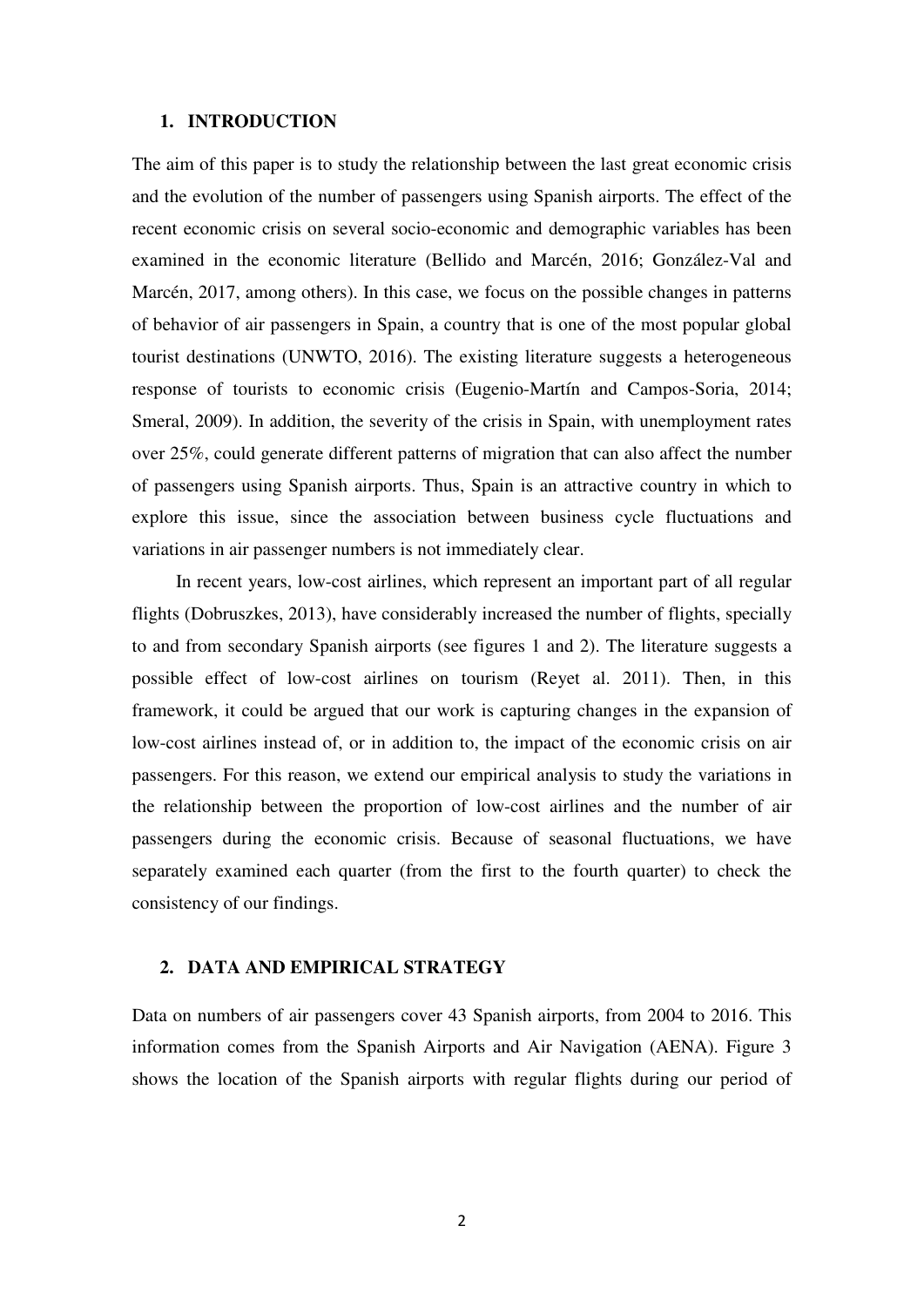study.<sup>[1](#page-3-0)</sup> The majority of the airports are located at, or close to the coast, in Madrid, and in several provinces of the North of Spain; that is, close to the most touristic areas. Our sample contains 5[2](#page-3-1)6 observations of the annual number of air passengers.<sup>2</sup>

In our empirical strategy, we first consider a static model. Formally, we estimate the following equation:

## Passengers<sub>e.ct</sub> =  $\beta$ Crisis<sub>et</sub> +  $\Sigma_c$ RegionFE<sub>c</sub>+  $\Sigma_c$ <sub>t</sub>Region<sub>c</sub> × Time<sub>t</sub> +  $\boldsymbol{\Sigma}_{\mathbf{c},\mathbf{t}} \boldsymbol{Region}_c \times \boldsymbol{Time}^2_t \boldsymbol{\Big]} + \boldsymbol{u}_{e,c,t}$ (1)

The dependent variable is the number of passengers using airport *e*, located in region *c* in year *t* (**Passengers**<sub>e,c,t</sub>).<sup>[3](#page-3-2)</sup> *Crisis*<sub>e,t</sub> is a dummy variable that takes value "1" when airport *e* is affected by the economic crisis in year *t*, and "0" otherwise.<sup>[4](#page-3-3)</sup> Hence, the coefficient  $\beta$  is interpreted as the average change in the number of passengers that can be due to the economic crisis. From a theoretical point of view, it would be expected that the economic crisis, which has affected many countries, would have a negative impact on the number of passengers, because of a possible income effect. The economic crisis could also have a positive effect on the number of passengers, since there was an increase in the numbers of individuals going abroad, looking for better job opportunities, which can be considered as a migration effect. Opposite effects are operating and so the sign of this parameter  $\beta$  is not clear. In this equation, we also include region fixed effects, in addition to region-specific linear and quadratic trends, to control for evolving unobserved region attributes.

Previous methodology only identifies a discrete series break. Nevertheless, it is conceivable that the economic crisis can have very different short-run and long-run effects. To tackle this issue, we follow the proposal of Wolfers (2006), estimating the dynamic response of the number of passengers using Spanish airports to the economic crisis:

 $\overline{a}$ 

<span id="page-3-0"></span><sup>&</sup>lt;sup>1</sup> Some of the airports do not have flights during the entire period considered in this work. We have excluded those airports and our results are unchanged.

<span id="page-3-1"></span> $2$  Departures and arrivals have been considered together. The analysis has been repeated separately for departures and arrivals and our results do not vary. This is not surprising, since there are no substantial differences between them.

 $3$  This variable is measured in millions of passengers.

<span id="page-3-3"></span><span id="page-3-2"></span><sup>&</sup>lt;sup>4</sup> The year 2008 has been taken as the first year of the economic crisis.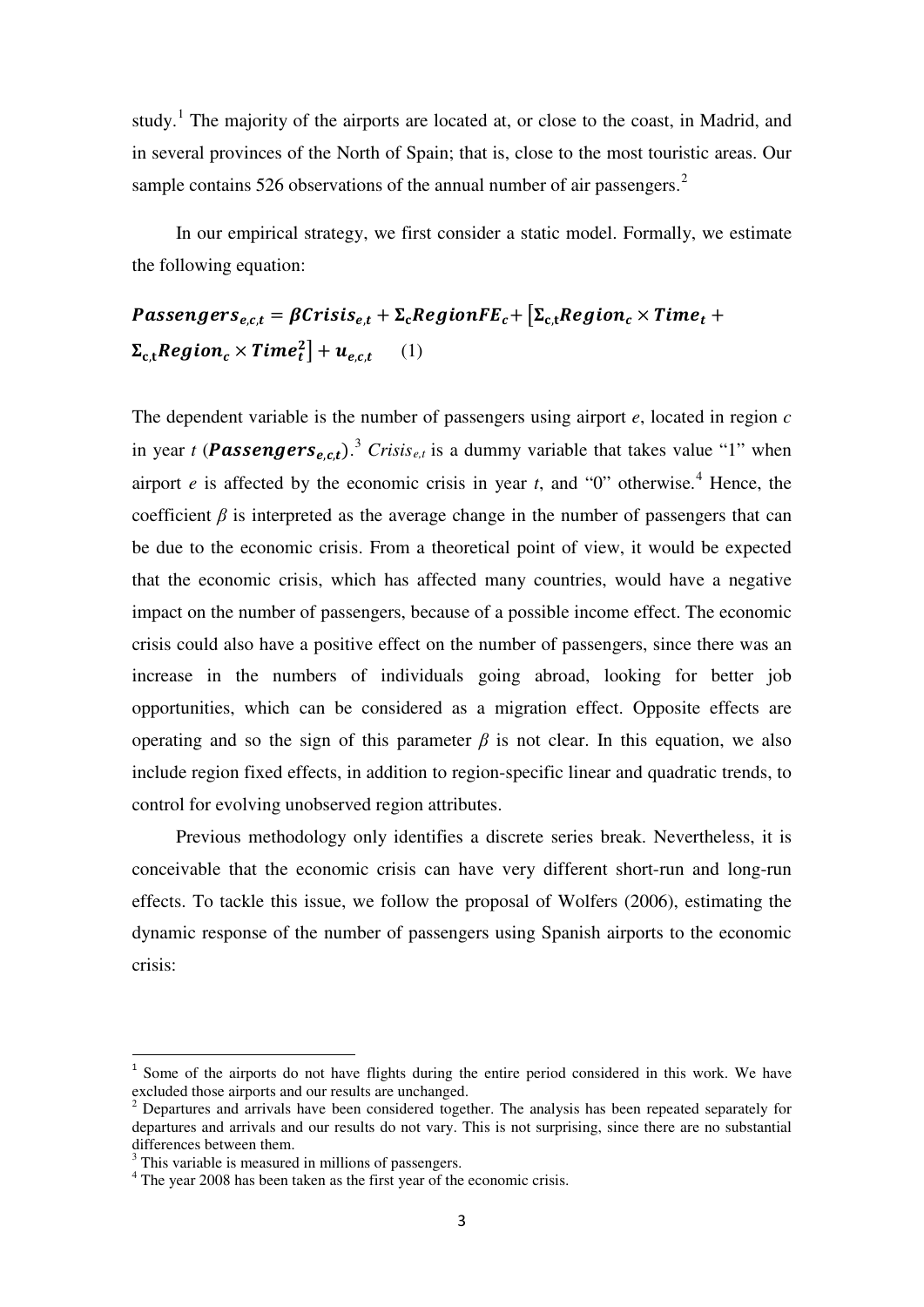## Passengers<sub>e.c,t</sub> =  $\Sigma_k \beta_k$ Crisis<sub>e,k,t</sub> +  $\Sigma_c$ RegionFE<sub>c</sub>+  $[\Sigma_c$ <sub>t</sub>Region<sub>c</sub> × Time<sub>t</sub> +  $\Sigma_{c,t}$ Region<sub>c</sub> × Time<sub>t</sub><sup>2</sup>] +  $u_{e,c,t}$  (2)

where *Crisis<sub>ekt</sub>* is a set of dummy variables that takes value "1" when airport *e* is affected by the economic crisis in year *t* for *k* periods, and "0" otherwise. These dummy variables are supposed to capture the entire dynamic response of the air passengers to the crisis, while the region-specific time trends identify pre-existing trends.

### **3. RESULTS**

 $\overline{a}$ 

Table 1 shows the results. Column 1 reports the estimates of the static model presented in Eq. (1) and column 2 reports the dynamic model of Eq. (2). None of the estimated coefficients picking up the possible relationship between the economic crisis and the number of air passengers is statistically significant. Our results appear to indicate that the economic crisis does not have any static or dynamic effect on the number of passengers using Spanish airports in the period under consideration.<sup>[5](#page-4-0)</sup> It can also be suggested that the opposite effects that we have described above are compensating for each other.

As mentioned in the Introduction, we also run a supplementary analysis in order to study whether the changes in the low-cost airlines are driving previous findings. To tackle this issue, we repeat our estimates, including the proportion of low-cost airlines *(PLCA),* in addition to interactions between the proportion of low-cost airlines and the dummies capturing the dynamic effects of the economic crisis. After adding these variables, we can see the relationship between the proportion of low-cost airlines and the numbers of air passengers during the economic crisis. Our results do not vary when we include the proportion of low cost airlines, in columns 3 and 4 (static and dynamic analysis, respectively). We do not observe a relationship between the economic crisis and the number of air passengers in Spain. The more striking result is that the proportion of low-cost airlines appears to be negatively related to the number of passengers: the greater the proportion of low-cost airlines in a given airport, the lower the number of passengers. This can be due to the fact that, in the largest airports, with many passengers, the proportion of low-cost airlines is lower than in secondary airports,

<span id="page-4-0"></span><sup>&</sup>lt;sup>5</sup>Our estimations do not change when we redefine the dependent variable in logarithms, or by using monthly data instead of annual data. All estimates have been repeated with/without controls. Results remain similar.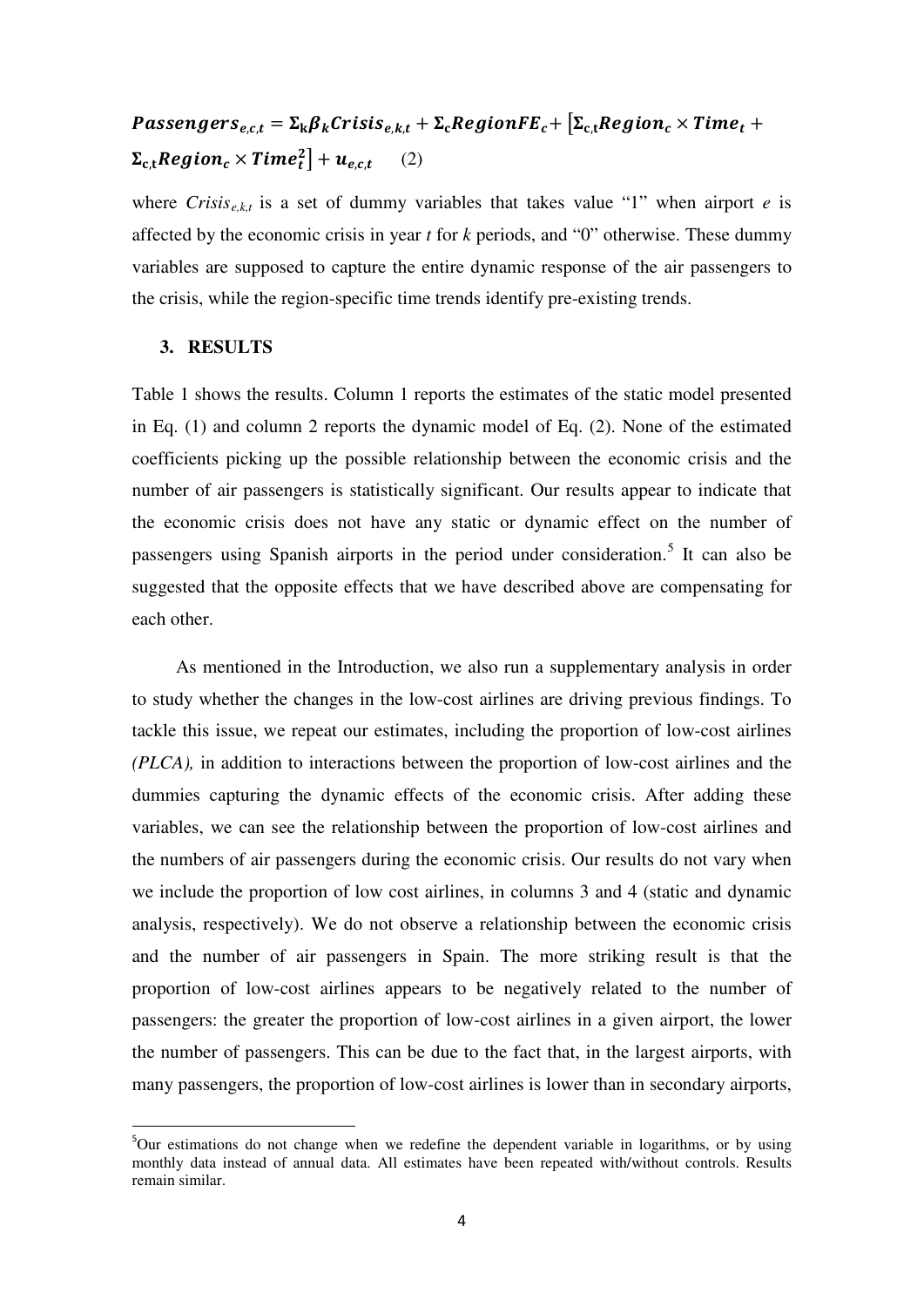with fewer passengers per year. This may simply be capturing the differences between primary and secondary airports.

After the inclusion of the interactions between the proportion of low-cost airlines and the variables capturing the dynamic effect of the economic crisis (years after the beginning of the economic crisis: 1-2, 3-4, 5-6, and  $\geq$ 7) in column 5, we detect statistically significant relationships (see F-test). The proportion of low-cost airlines appears to be negatively associated with the number of passengers, regardless of the period considered (pre-crisis or after the beginning of the crisis), but the sign of the coefficients of the interaction terms changes. We find that the number of air passengers using the airports with a high proportion of low-cost airlines is higher during years 1 to 4 since the beginning of the crisis, than the number of passengers using those airports in the pre-crisis years (the aggregate coefficients decrease in absolute value). This relationship changes after 5 years from the beginning of the crisis. In this setting, it is possible to suggest that the primary airports (with low proportions of low-cost airlines) lost more passengers during the initial period of the crisis than did the secondary airports (with high proportion of low-cost airlines). However, from the fifth year of crisis to the end of the period, the aggregate coefficients increase in absolute value, suggesting that those airports with high proportions of low-cost airlines have lower numbers of passengers than those airports with low proportions of low-cost airlines, relative to the pre-crisis period. This may be due to a decrease in the number of low-cost flights in secondary airports in those years. The same is observed when the dependent variable is defined by quarter, in columns 6 to 9. Although almost all of the coefficients are slightly larger (in absolute value) during the summer season  $3<sup>rd</sup>$  quarter, in column 8), no differences in our findings may be inferred.

### **4. CONCLUSIONS**

Our goal has been to explore the possible association between the economic and financial crisis and air passengers in Spain. No relationship appears to be found between both variables, although this can also be explained by the fact that the positive effects of the economic crisis on the number of passengers can be compensated for by the possible negative effects. Unfortunately, with the data available we cannot examine this issue further, since we do not have information on, for example, price fluctuations of plane tickets or changes in tourism patterns because of terrorism, among other factors.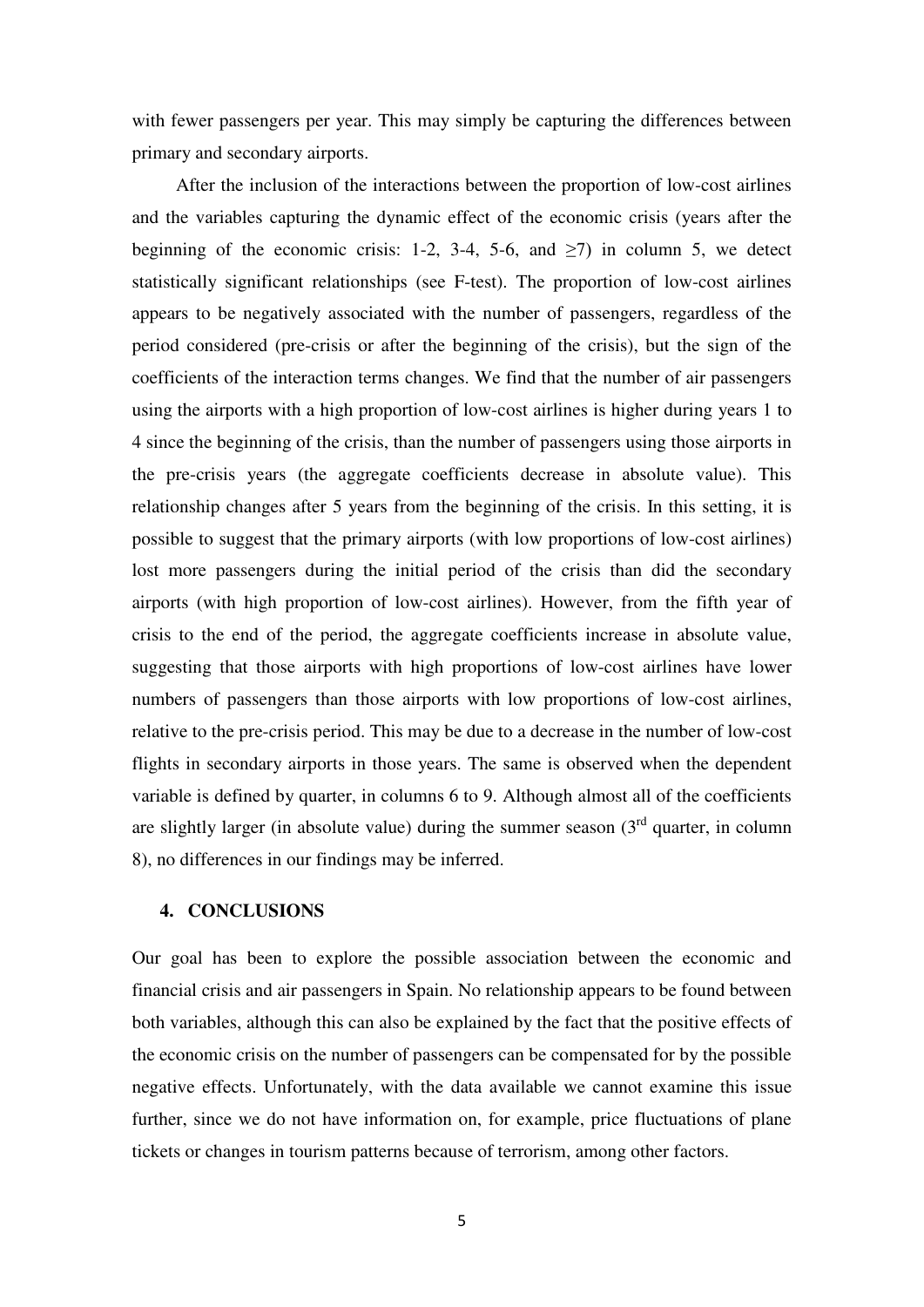However, since the use of low-cost airlines can be important in mitigating the negative effects of the economic crisis, we examine the relationship between the proportion of low-cost airlines and the number of passengers using Spanish airports during the economic crisis. Our results suggest that, until the fourth year after the onset of the economic crisis, low-cost airlines attracted passengers to the secondary airports, but this pattern changed from the fifth year onwards, when the primary airports are seen to be those attracting more passengers.

#### **REFERENCES**

Bellido, H., and Marcén, M. (2016). "Fertility and the business cycle: the European case", *MPRA Paper 69368*.

Dobruszkes, F. (2013). "The geography of European low-cost airline networks: a contemporary analysis", *Journal of Transport Geography,* 28, 75–88.

Eugenio-Martin, J. L., and Campos-Soria, J. A. (2014). "Economic crisis and tourism expenditure cutback decision", *Annals of Tourism Research*, 44, 53-73.

González-Val, R., and Marcén, M. (2017). "Divorce and the Business cycle: A crosscountry analysis", *Review of Economics of the Household*, 15(3), 879–904.

Rey, B., Myro, R. L., and Galera, A. (2011). "Effect of low-cost airlines on tourism in Spain. A dynamic panel data model", *Journal of Air Transport Management*, 17(3), 163-167.

Smeral, E. (2009). "The impact of the financial and economic crisis on European tourism", *Journal of Travel Research*, 48(1), 3-13.

Spanish Airports and Air Navigation (AENA).

The World Tourism Organization (UNWTO) Tourism Highlight, 2016 edition.

Wolfers, J. (2006). "Did Unilateral Divorce Laws Raise Divorce Rates? A

Reconciliation and New Results", *American Economic Review*, 96(5), 1802-1820.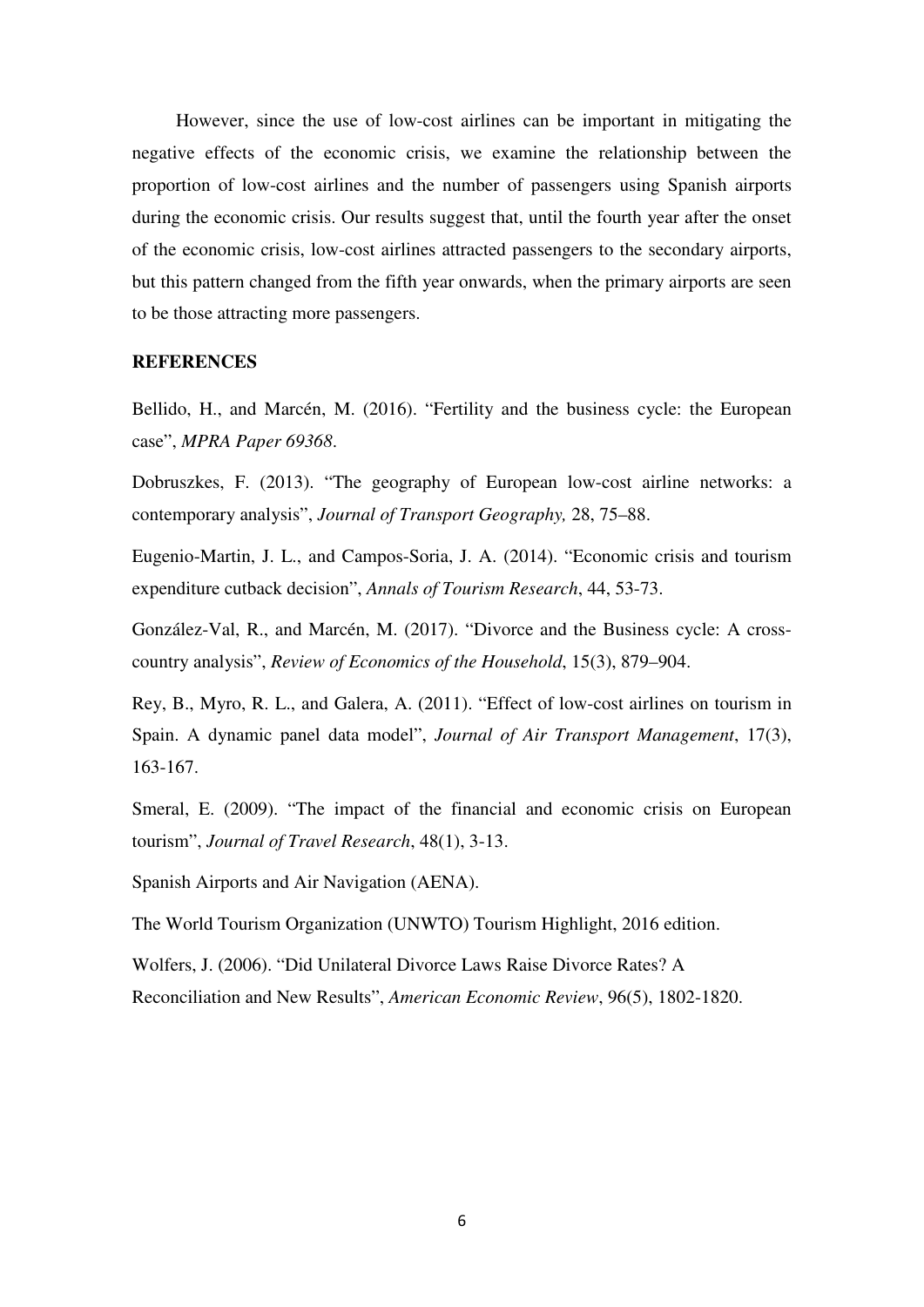





 $\mathbf{e}^{\mathcal{A}}$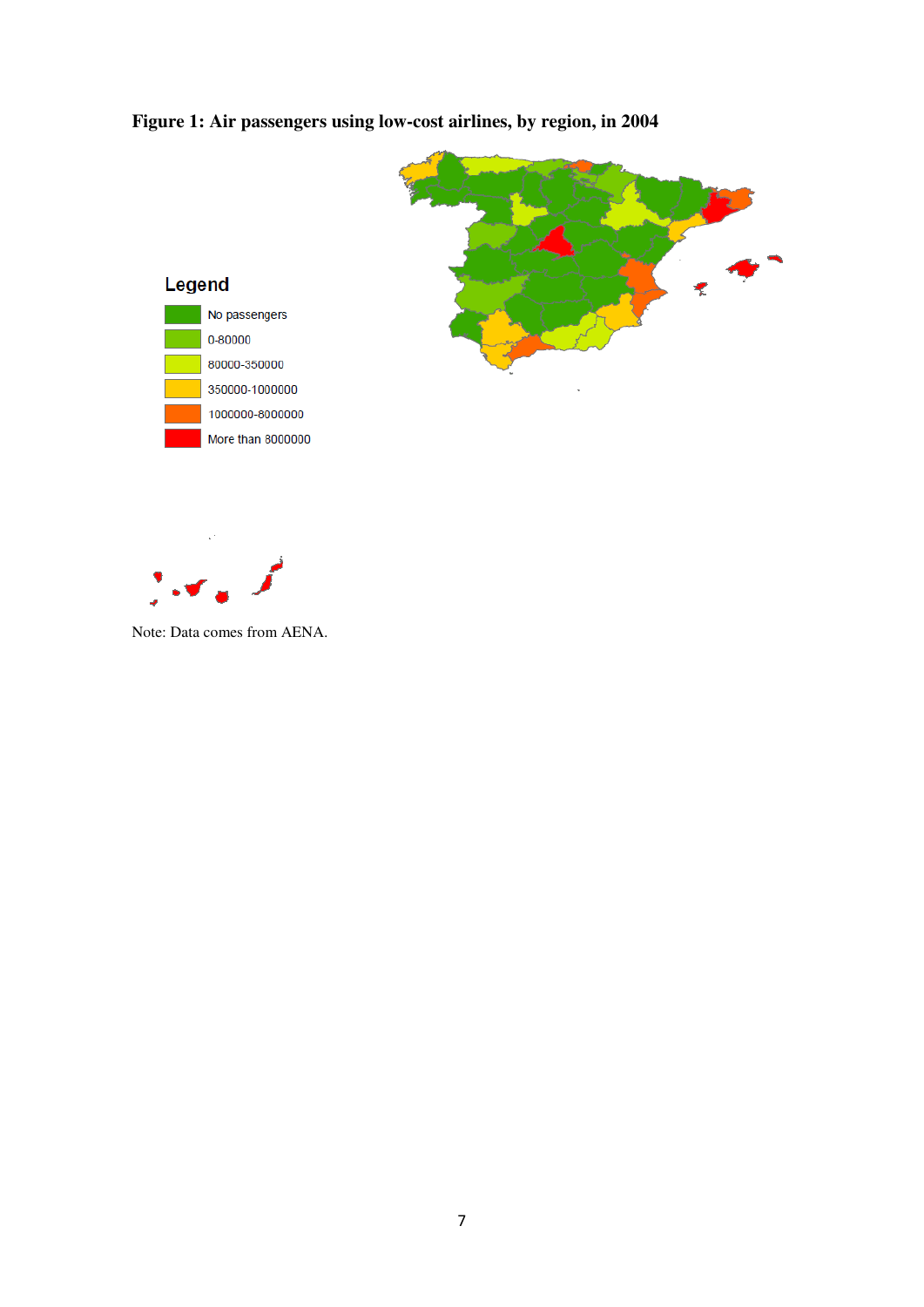



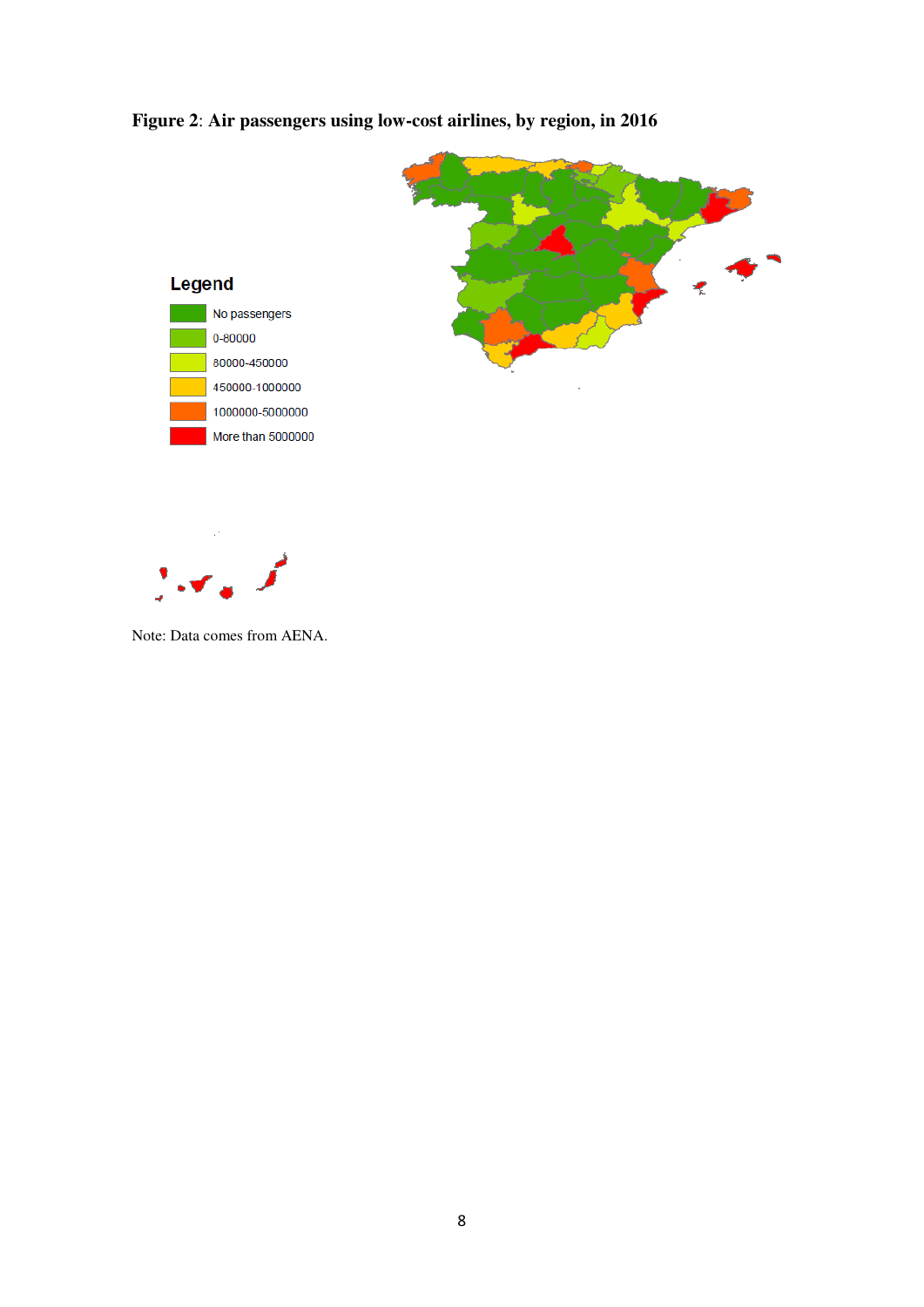**Figure 3: The location of Spanish airports**





Notes: Data comes from AENA.